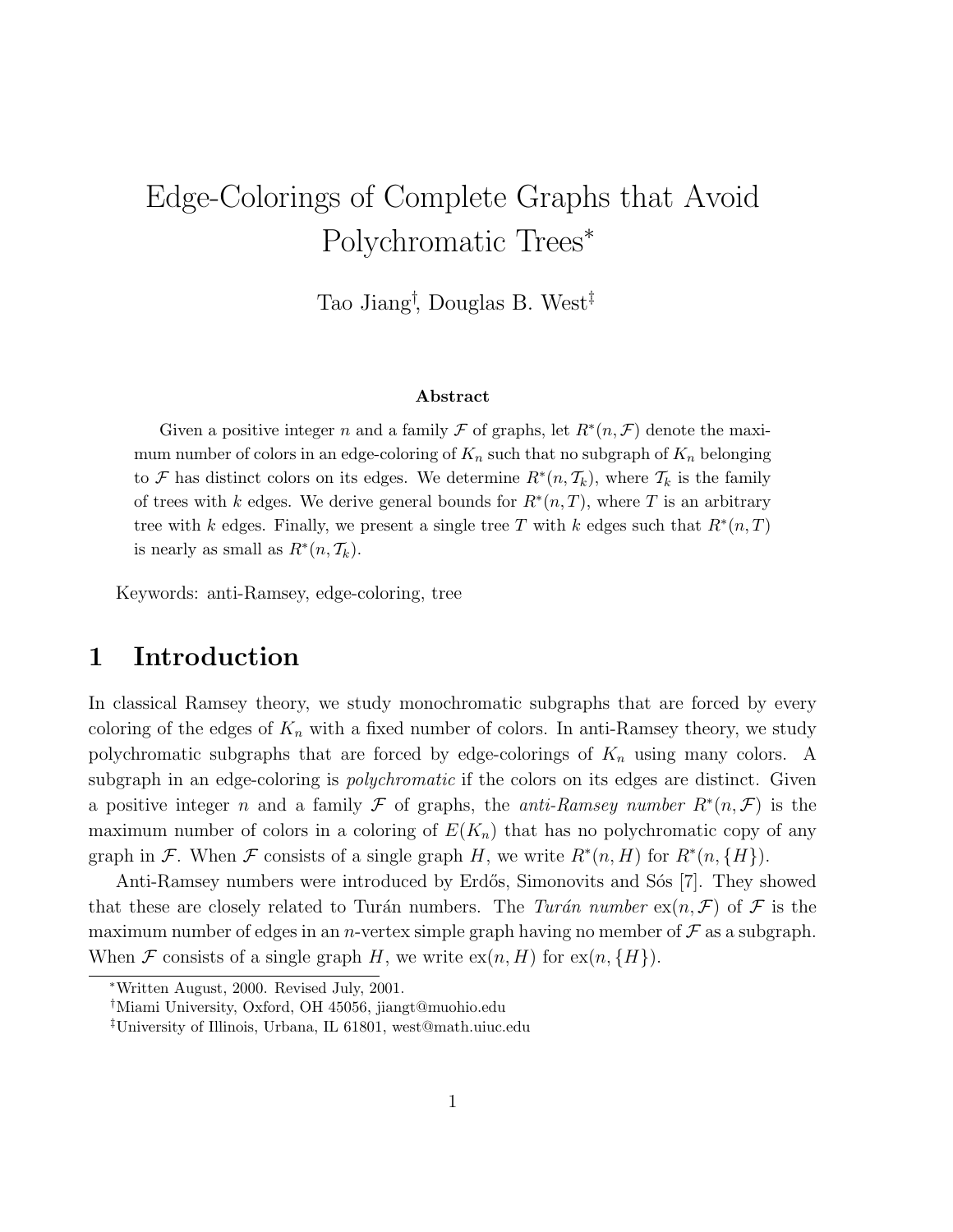Taking one edge of each color in an edge-coloring of  $K_n$  shows immediately that  $R^*(n, \mathcal{F}) \leq$  $ex(n, \mathcal{F})$ . For a lower bound, let H be the family of graphs obtainable by deleting one edge from a graph in F, and let G be an *n*-vertex simple graph having no subgraph in H. A coloring with a polychromatic copy of  $G$  and a single color on all remaining edges has no polychromatic subgraph in F, and hence  $R^*(n, \mathcal{F}) \geq \text{ex}(n, \mathcal{H})$ .

Using an earlier result of Erdős and Simonovits  $[6]$  on the asymptotics of Turán numbers (plus some additional observations), [7] showed also that  $R^*(n, H) - ex(n, \mathcal{H}) = o(n^2)$  and hence that  $R^*(n,H)/\binom{n}{2}$  $\binom{n}{2} \to 1-(1/d)$  as  $n \to \infty$ , where  $d+1 = \min\{\chi(H-e) : e \in E(H)\}\$  (the argument extends easily for an arbitrary family  $\mathcal{F}$ ). These observations determine  $R^*(n, H)$ asymptotically when  $\min\{\chi(H-e): e \in E(H)\} \geq 3$ . When  $\min\{\chi(H-e): e \in E(H)\} = 2$ , the problem is harder. Already it is nontrivial for a tree or a cycle.

Erdős, Simonovits, and Sós [7] began the study of  $R^*(n, C_k)$ . They noted that  $R^*(n, C_3)$  = n and provided an edge-coloring of  $K_n$  having  $n\left(\frac{k-2}{2} + \frac{1}{k-1}\right) + O(1)$  colors and no polychromatic  $C_k$ . They conjectured that this value is optimal. Alon [1] proved the conjecture for  $k \leq 4$  and proved that  $R^*(n, C_k) \leq n(k-2) + \binom{k-1}{2}$  $\binom{-1}{2}$  in general. In [9], we proved the conjecture for  $k \leq 6$  and improved the general upper bound to  $n\left(\frac{k+1}{2} - \frac{2}{k-1}\right) - (k-2)$  for all k and to  $nk/2 - (k-2)$  when k is even. The bipartite analogue (using many colors in a coloring of  $E(K_{m,n})$  with no polychromatic  $C_{2k}$ ) is solved in [3].

Anti-Ramsey numbers have also been studied for the path  $P_{k+1}$  and the star  $K_{1,k}$  with k edges. Simonovits and Sós [10] proved that  $R^*(n, P_{k+1}) = n \left\lfloor \frac{k-2}{2} \right\rfloor$  $\frac{-2}{2}$  +  $c_k$  for large enough n, where  $c_k$  depends only on k. Jiang [8] proved for  $n > k$  that  $R^*(n, K_{1,k}) = \left\lfloor \frac{n(k-2)}{2} \right\rfloor$  $\frac{(-2)}{2}$  +  $\left\lfloor \frac{n}{n-k+2} \right\rfloor$ , except that when n, k, and  $\left\lfloor \frac{2n}{n-k+2} \right\rfloor$  are all odd the value may exceed this by 1. Using the known asymptotics for  $ex(n, K_{2,t})$ , Axenovich and Jiang [2] determined  $R^*(n, K_{2,t})$ asymptotically.

Here we further study anti-Ramsey numbers for trees and for families of trees. Let  $\mathcal{T}_k$ denote the family of all trees with k edges. For  $n > k$ , we prove that  $R^*(n, \mathcal{T}_k) = l(n, k) + 1$ , where  $l(n, k)$  is the maximum number of edges in a simple *n*-vertex graph such that every two components together have at most  $k$  vertices. Since the extremal graph for the latter problem must be a disjoint union of complete graphs, this reduces the computation of  $R^*(n, \mathcal{T}_k)$  to the purely numerical question of computing  $l(n, k)$ . We compute this for all cases; when  $n \geq 2k-1$ , the extremal graph consists of one component of order  $\lceil k/2 \rceil$  plus components of order  $|n/2|$  and perhaps one that is smaller. As a consequence, for  $n \geq 2k - 1$  we have  $R^*(n, \mathcal{T}_k) = \frac{n}{2} \lfloor \frac{k-2}{2} \rfloor$  $\frac{-2}{2}$   $+ \epsilon$ , where  $0 \leq \epsilon \leq {k \choose 2}$  $_{2}^{k}$ ). The full result for  $n \geq 2k-1$  is

$$
R^*(n, \mathcal{T}_k) - 1 = l(n, k) = \binom{\lceil k/2 \rceil}{2} + r \binom{\lfloor k/2 \rfloor}{2} + \binom{s}{2},
$$

where  $r = \frac{n-[k/2]}{k^2}$  $\frac{-\lceil k/2 \rceil}{\lceil k/2 \rceil}$  and  $s = n - \lceil \frac{k}{2} \rceil$  $\frac{k}{2}$ ] –  $r\left\lfloor \frac{k}{2} \right\rfloor$  $\frac{k}{2}$ . For  $k < n \leq 2k - 1$ , it is  $R^*(n, \mathcal{T}_k) - 1 = \binom{k-1}{2}$  $\binom{-1}{2}$ .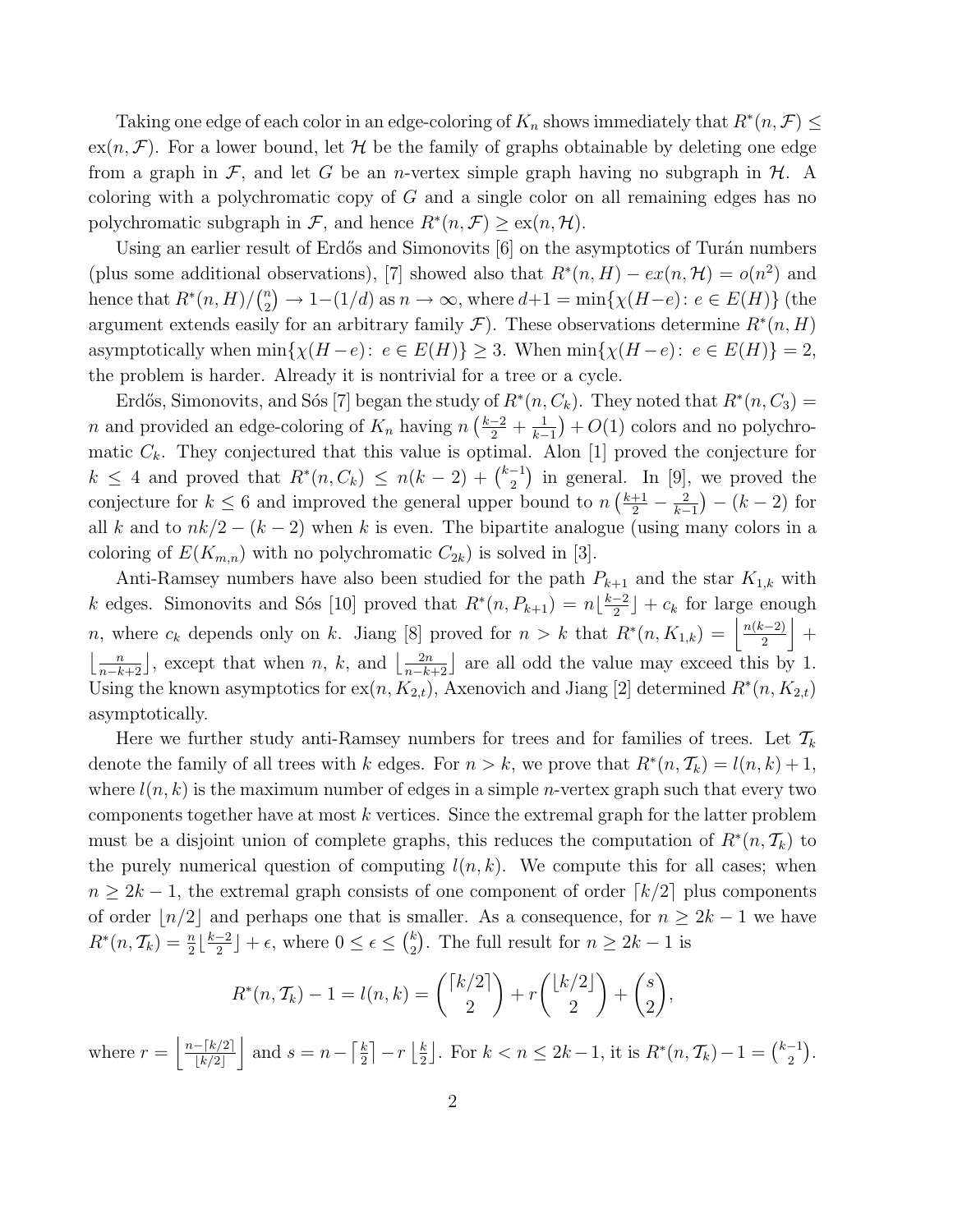For any single tree T with k edges,  $R^*(n,T) \leq \exp(n,T) \leq n(k-1)$ , and the Erdős–Sós Conjecture (see [4]) would halve the upper bound. We construct trees with k edges whose anti-Ramsey numbers range between  $R^*(n, \mathcal{T}_k)$  and  $n(k-1)/2$ . The *broom*  $B_{s,t}$  is formed by identifying the center of a star with  $s$  edges and an endpoint of a path with  $t$  edges; the resulting tree has  $k = s + t$  edges. We show that

$$
\max\{R^*(n, K_{1,s+1}), R^*(n, P_{t+2})\} \le R^*(n, B_{s,t}) \le \max\{R^*(n, K_{1,s+1}), nt/2\}
$$

when  $n \ge (k-1)^2$ . Thus for  $s = t = k/2$ , the broom  $B_{s,t}$  is already forced when the number of colors is just slightly larger than  $R^*(n, \mathcal{T}_k)$ .

Throughout the paper, we use the following notion.

**Definition 1** Let G be a graph and c be a coloring of  $E(G)$ . A representing subgraph of c is a spanning subgraph  $L$  of G having exactly one edge of each color of c (it may have isolated vertices).

As remarked earlier, a representing subgraph yields  $R^*(n, H) \leq \text{ex}(n, H)$ .

# 2 The Anti-Ramsey Number of  $\mathcal{T}_k$

When  $n \leq k$ , clearly  $R^*(n, \mathcal{T}_k) = \binom{n}{2}$  $n \choose 2$ . We therefore assume henceforth that  $n > k$ .

**Definition 2** Let G be an *n*-vertex graph. A coloring c of  $E(K_n)$  is induced by G if c assigns distinct colors to the edges of G and assigns one additional color to all of  $E(G)$ .

The size of a graph G, written  $e(G)$ , is the number of edges it has. A coloring of  $K_n$ induced by G uses  $e(G) + 1$  colors (unless  $G = K_n$ ).

**Lemma 3** If  $G$  is an n-vertex graph in which every two components together have at most k vertices, then a coloring of  $E(K_n)$  induced by G has no polychromatic tree with k edges.

**Proof.** Consider a tree T with k edges in  $K_n$ . Since T has  $k+1$  vertices, T must contain vertices from three components of G. Therefore T has two edges in  $E(G)$ , which have the same color under every coloring induced by  $G$ . Thus such a coloring has no polychromatic tree with k edges.  $\Box$ 

Let  $\mathcal{L}(n, k)$  denote the family of *n*-vertex simple graphs in which every two components together have at most k vertices, and let  $l(n, k)$  be the maximum size of a graph in  $\mathcal{L}(n, k)$ . Lemma 3 immediately yields  $R^*(n, \mathcal{T}_k) \ge l(n, k) + 1$  when  $n > k$ . We will show that this lower bound on  $R^*(n, \mathcal{T}_k)$  is tight. We use  $n(G)$  to denote the number of vertices (the order) of a graph G.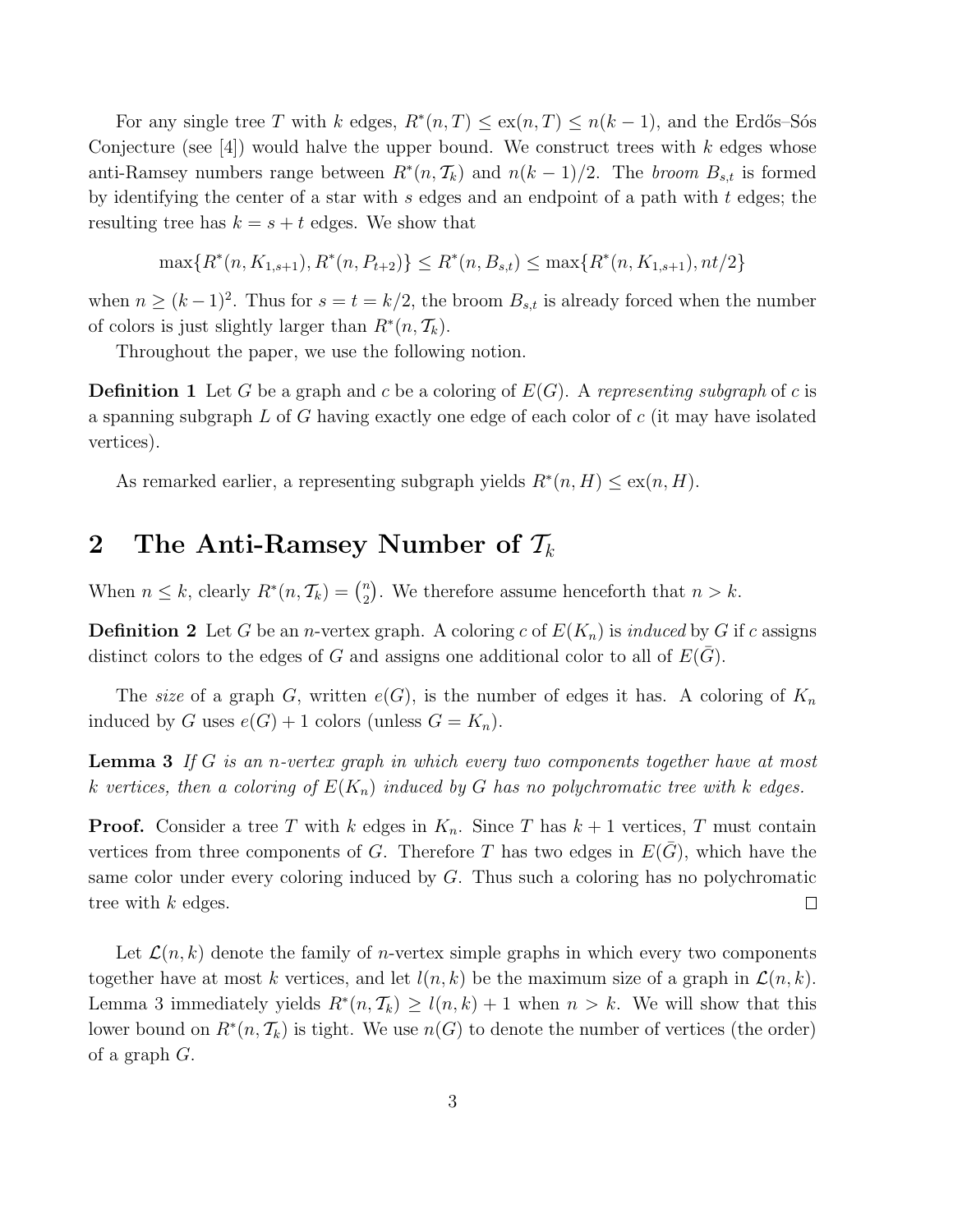**Lemma 4** Every connected graph G contains a vertex w such that for all  $e \in E(G)$ , the component of  $G - e$  containing w has at least  $n(G)/2$  vertices.

**Proof.** Let T be a spanning tree of G; it suffices to show that T contains such a vertex. For each edge  $uv \in E(T)$ , we orient it from u to v if in  $T - uv$  the component containing v contains at least  $\lceil n(T)/2 \rceil$  vertices (if an edge can be oriented either way, then we choose one direction). Let  $D(T)$  denote the resulting oriented tree.

If  $D(T)$  has a vertex x with outdegree at least 2, then  $T - x$  has two disjoint subtrees each having at least  $\lceil n(T)/2 \rceil$  vertices, which is impossible. Now, since T does not contain a cycle,  $D(T)$  does not contain a directed cycle. Hence  $D(T)$  contains a sink w (a vertex with outdegree 0). Since  $D(T)$  has no vertex with outdegree at least two, every path in T with endpoint w is an oriented path with sink w in  $D(T)$ . Thus every edge uv points towards w, meaning that w is in a component of  $T - uv$  with at least  $\lceil n(T)/2 \rceil$  vertices.  $\Box$ 

**Theorem 5** If  $n > k$ , then  $R^*(n, \mathcal{T}_k) = l(n, k) + 1$ .

**Proof.** The lower bound follows from Lemma 3. It remains to show that  $R^*(n, \mathcal{T}_k) \leq$  $l(n, k) + 1$ . Let c be a coloring of  $E(K_n)$  that has no polychromatic tree with k edges. Let H be a representing subgraph of  $c$  that has a largest possible component. It suffices to show that  $e(H) \leq l(n,k) + 1$ .

By definition, H contains no tree with  $k$  edges; hence every component in H has order at most k. Let F denote a component of largest order in H. By Lemma 4, F contains a vertex u such that for all  $e \in E(F)$ , the component in  $F - e$  containing u has at order at least  $\lceil n(F)/2 \rceil$ . Let v be a vertex of another component F' of H, which exists since  $n > k$ . Since H is a representing subgraph of c and  $uv \notin E(H)$ , there is an edge  $e' \in E(H) - uv$  with color  $c(uv)$ , and  $H' = H - e' + uv$  is also a representing subgraph of c. The edge e' must be a cut-edge of F, since otherwise  $H'$  has a component with larger order than F, contradicting our choice of H.

Let  $F_1$  and  $F_2$  denote the two components of  $F - e'$ , with  $V(F_1)$  containing u. Since  $F_1$ has at least half the vertices of F, we have  $n(F_1) \ge n(F_2)$ . Since  $F_1 \cup uv \cup F'$  is a component of H', which has order at most that of F, we have  $n(F') \le n(F_2) \le n(F_1)$ . This implies that  $F_1$  and  $F_2$  are components of  $H - e'$  with largest order. Since  $n(F_1) + n(F_2) = n(F) \leq k$ , the sum of the orders of any two components of  $H - e'$  is at most k. Hence  $H - e' \in \mathcal{L}(n, k)$ . Thus  $e(H - e') \le l(n, k)$  and  $e(H) \le l(n, k) + 1$ .  $\Box$ 

In the remainder of this section, we complete the determination of  $R^*(n, \mathcal{T}_k)$  by computing  $l(n, k)$ . The following fact is well known; we include a proof for completeness.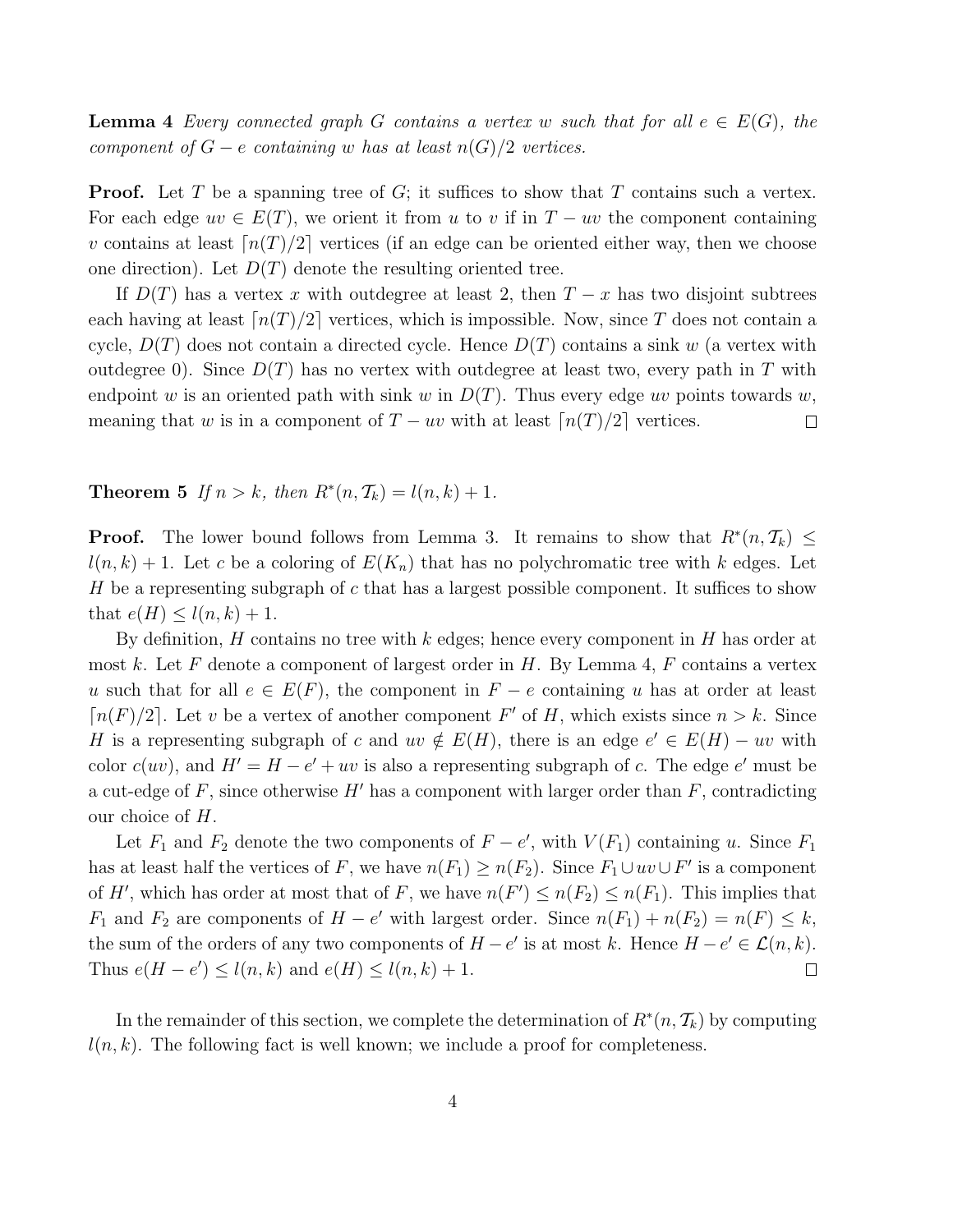**Proposition 6** Given positive integers n, q with  $n \geq q$ , let  $J_{n,q} = rK_q + K_s$ , where  $r = \lfloor n/q \rfloor$ and  $s = n - rq$ . The graph  $J_{n,q}$  is the unique graph of maximum size among the n-vertex graphs in which every component has at most q vertices.

**Proof.** Let G be such a graph with maximum size. Clearly, each component of G is a complete graph. If G has two components with order less than  $q$ , then deleting a vertex from the smaller (or either if they have equal order) and adding it to the larger increases the number of edges. Hence at most one component has order less than q, and  $G = J_{n,q}$ .  $\Box$ 

For a graph G, we use  $\rho(G)$  to denote  $\sum_{u \in V(G)} d_G(u)$ . Note that  $\rho(G) = 2e(G)$ .

**Lemma 7** If  $n \ge a \ge b > 0$ , then  $\rho(J_{n,a}) - \rho(J_{n,b}) \ge r(a-b)(a-b+1)$ , where  $r = \lfloor n/a \rfloor$ .

**Proof.** We consider the change in degree for each vertex of  $J_{n,a}$  when transforming to  $J_{n,b}$ . Since the maximum degree in  $J_{n,b}$  is  $b-1$ , the ra vertices of maximum degree in  $J_{n,a}$ lose degree  $a - b$ . If  $s \geq b$ , then the remaining s vertices do not gain degree, and hence  $\rho(J_{n,a}) - \rho(J_{n,b}) \geq ra(a-b) \geq r(a-b)(a-b+1).$ 

If  $s \leq b-1$ , then the remaining s vertices may gain degree. Since  $a > b$ , there are at least r components of order b in  $J_{n,b}$  (trimming down components of order a), and at least s vertices are adjacent to no vertices in these components. Even if the trimmed and leftover vertices go into a single component, its size will be bounded by  $s+r(a-b)$ . Hence the s leftover vertices in  $J_{n,a}$  have degree at most  $s+r(a-b)-1$  in  $J_{n,b}$ . Therefore, they gain degree at most  $r(a-b)$ each. This yields  $\rho(J_{n,a})-\rho(J_{n,b}) \geq ra(a-b)-sr(a-b) \geq r(a-b)(a-s) \geq r(a-b)(a-b+1)$ .  $\Box$ 

We use  $G + H$  for the disjoint union of graphs G and H.

**Lemma 8** When  $\lceil k/2 \rceil \leq m \leq k-1$  and  $n \geq k$ , the largest graph in  $\mathcal{L}(n, k)$  that has a component of order m is  $K_m + J_{n-m,k-m}$ . Furthermore,  $e(K_m + J_{n-m,k-m})$  is maximized when  $m = k - 1$  for  $k + 1 \le n \le 2k - 1$  and when  $m = \lceil k/2 \rceil$  for  $n \ge 2k$ .

**Proof.** The first claim follows immediately from Proposition 6. Let  $H_m = K_m + J_{n-m,k-m}$ . To prove the second claim, we consider two cases.

**Case 1:**  $k + 1 \leq n \leq 2k - 1$ . In this case, we show that  $e(H_m) \leq {k-1 \choose 2}$  $\binom{-1}{2}$ , with equality when  $m = k - 1$ . Since  $n > k$ ,  $H_m$  has a component of order  $k - m$  and hence has at least  $k - m$  vertices of degree  $k - m - 1$ . In transforming  $H_m$  into  $H_{k-1}$ , we increase the degree of the m vertices in the large clique by  $k - 1 - m$  each, increase the degree of  $k - m - 1$ vertices from smaller cliques by  $(k-2) - (k-m-1)$  each, and decrease the degree of the remaining  $n - k + 1$  vertices by at most  $k - m - 1$  each. Thus

$$
\rho(H_{k-1})-\rho(H_m)\geq m(k-1-m)+(k-m-1)(m-1)-(n-k+1)(k-m-1)=(k-1-m)(2m-2+k-n).
$$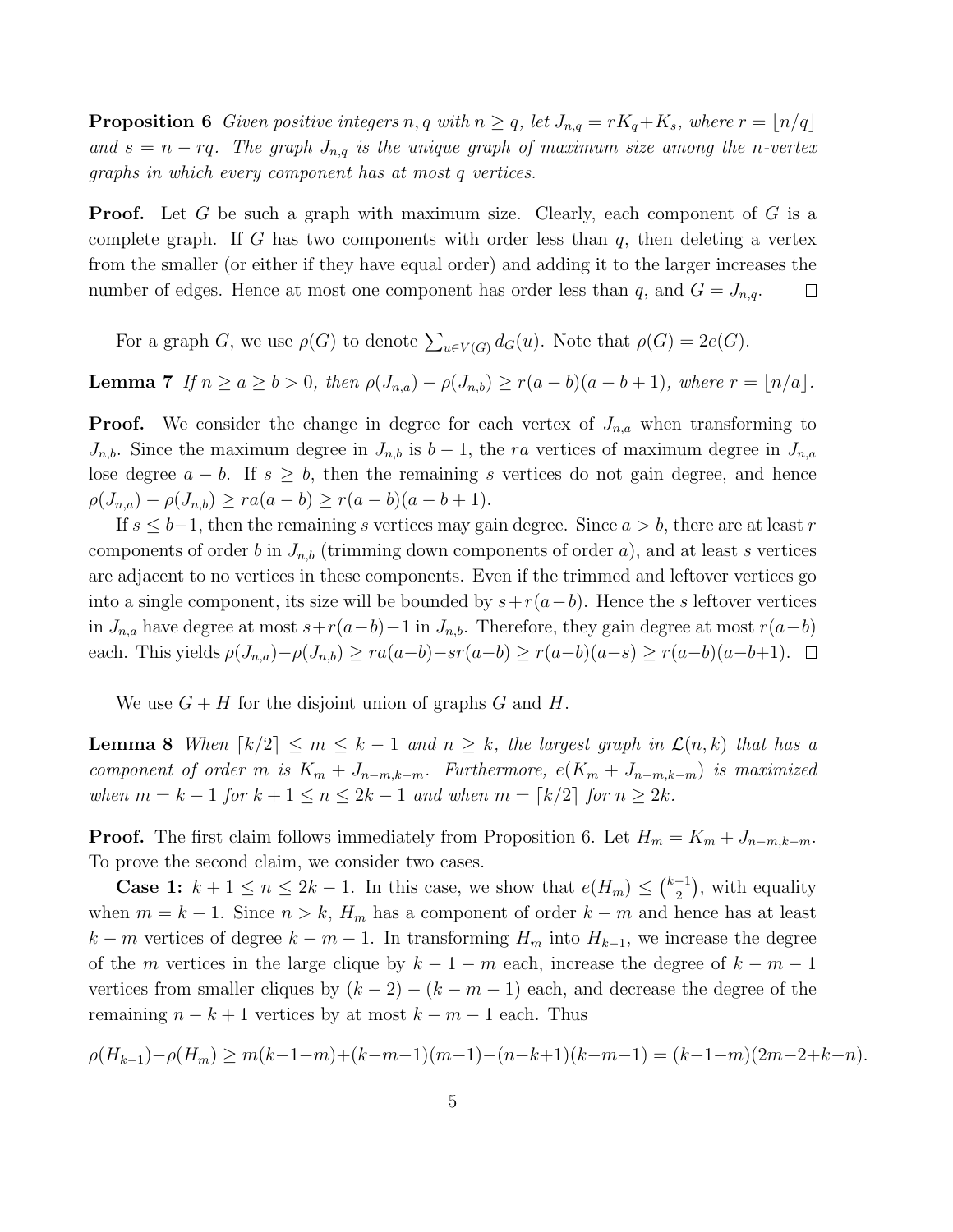Since  $n \leq 2k - 1$ , the factor  $2m - 2 + k - n$  is nonnegative unless  $m = k/2$  and  $n = 2k - 1$ . In this remaining case,  $H_m$  has three components of order  $k/2$  and one of order  $k/2 - 1$ . For each of these  $k/2 - 1$  vertices, we overcounted the loss in degree by 1. The correction yields  $e(H_{k/2}) = e(H_{k-1})$  when k is even and  $n = 2k - 1$ .

**Case 2:**  $n \geq 2k$ . In this case, we show that  $e(H_m)$  is maximized when  $m = \lfloor k/2 \rfloor$ . In transforming  $H_{[k/2]+t}$  into  $H_{[k/2]}$ , we transform  $K_{[k/2]+t} + K_{[k/2]-t}$  into  $K_{[k/2]} + K_{[k/2]}$  and  $J_{n-k,|k/2|-t}$  into  $J_{n-k,|k/2|}$ . The first of these decreases the degree sum by  $2t(\lceil k/2 \rceil - \lfloor k/2 \rfloor + t)$ , which is at most  $2t(t+1)$ . On the other hand, Lemma 7 yields  $\rho(J_{n-k,|k/2|})-\rho(J_{n-k,|k/2|-t})\geq$  $rt(t+1)$ , where  $r = \frac{n-k}{\sqrt{k/2}}$  $\frac{n-k}{|k/2|}$ . Since  $n \ge 2k$ , we have  $r \ge 2$ , and hence  $\rho(H_{\lceil k/2 \rceil}) - \rho(H_{\lceil k/2 \rceil+t}) \ge 2$  $-2t(t+1) + rt(t+1) > 0.$  $\Box$ 

These lemmas determine  $l(n, k)$  and  $R^*(n, \mathcal{T}_k)$ . In the trivial case where  $n \leq k$ , both equal  $\binom{n}{2}$  $\binom{n}{2}$ .

**Theorem 9** If  $n > k$ , then

$$
R^*(n, \mathcal{T}_k) - 1 = l(n, k) = \begin{cases} {k-1 \choose 2} & \text{if } k < n \le 2k - 1\\ {k/2 \choose 2} + r{k/2 \choose 2} + {s \choose 2} & \text{if } n \ge 2k, \end{cases}
$$
\n
$$
where \ r = \left| \frac{n - \lfloor k/2 \rfloor}{\lfloor k/2 \rfloor} \right| \text{ and } s = n - \lfloor k/2 \rfloor - r \lfloor k/2 \rfloor.
$$

**Proof.** By Theorem 5, it suffices to determine  $l(n, k)$ , the maximum size of an *n*-vertex graph in which the sum of the orders of any two components is at most  $k$ . If a graph in  $\mathcal{L}(n, k)$  has no component of order at least  $\lceil k/2 \rceil$ , then we can shift a vertex from the smallest component to the largest component to obtain a larger graph in  $\mathcal{L}(n, k)$ . Hence in an extremal graph the order of the largest component, m, satisfies  $\lceil k/2 \rceil \le m \le k - 1$ . Now Lemma 8 completes the proof.  $\Box$ 

#### 3 Bounds for Individual Trees

In this section, we obtain bounds on  $R^*(n,T)$  when T is a tree with k edges. For any tree T with k edges,  $R^*(n,T) \ge R^*(n,\mathcal{T}_k)$ . Theorem 9 yields  $R^*(n,\mathcal{T}_k) = \frac{n}{2} \left\lfloor \frac{k-2}{2} \right\rfloor$  $\frac{-2}{2}$  + O(1) as  $n \to \infty$ . Thus  $R^*(n,T) \geq \frac{n}{2}$  $\frac{n}{2}$   $\frac{k-2}{2}$  $\left[\frac{-2}{2}\right] + O(1)$  as  $n \to \infty$ . An easy upper bound follows from standard extremal results about trees.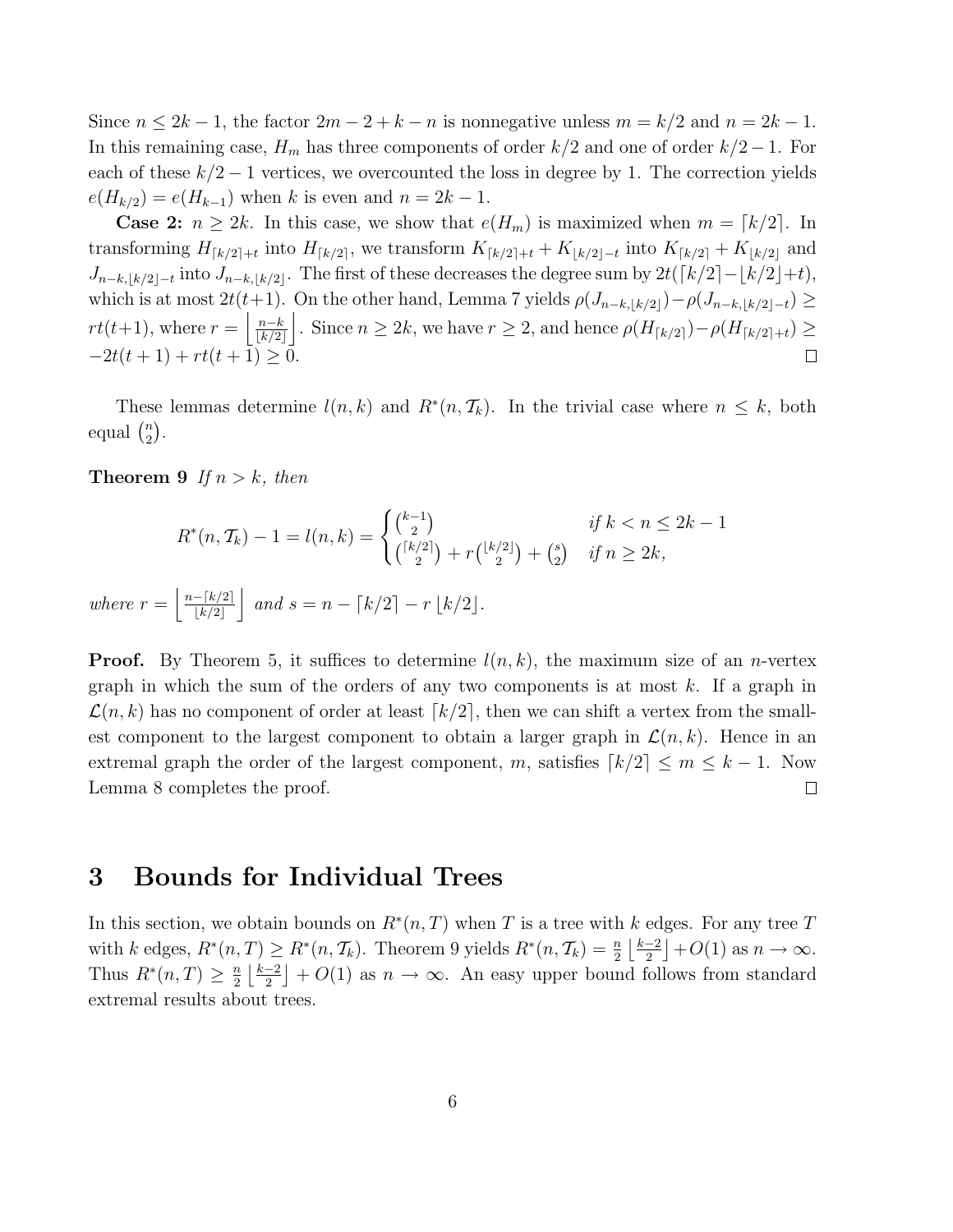**Proposition 10** If T is a tree with k edges and  $n \geq 2k$ , then

$$
\frac{n}{2}\left\lfloor \frac{k-2}{2}\right\rfloor + c_k \le R^*(n,T) \le n(k-1),
$$

where  $c_k$  is independent of n.

**Proof.** As remarked above, the lower bound follows from our results on  $R^*(n, \mathcal{T}_k)$ . For the upper bound, we use  $R^*(n,T) \leq \exp(n,T)$ . It is well known that  $\exp(n,T) \leq n(k-1)$ ; we include the argument for completeness.

Since a graph with minimum degree at least k contains every tree with  $k$  edges (by induction on k), it suffices to show that an n-vertex graph G with more than  $n(k-1)$  edges has a subgraph with minimum degree at least  $k$ . Such a subgraph is obtained by taking a minimal subgraph H of G such that  $e(H) \ge n(H)(k-1)$ .  $\Box$ 

Erdős and Sós [4] conjectured that  $\operatorname{ex}(n, T) \leq \frac{1}{2}$  $\frac{1}{2}n(k-1)$  for every tree T with k edges, and the evidence for this is strong. If the conjecture holds, then the upper bound on  $R^*(n,T)$ in Proposition 10 improves to  $\frac{1}{2}n(k-1)$ .

A graph with maximum degree  $k-1$  has no star with k edges, so the bound on  $ex(n, T)$ in the Erdős–§ós Conjecture cannot be reduced below  $\frac{1}{2}n(k-1)$  for all trees with k edges. As mentioned in the introduction, Simonovits and Sós [10] proved that  $R^*(n, P_{k+1}) = n \lfloor \frac{k-2}{2} \rfloor$  $\frac{-2}{2}$ ]+c<sub>k</sub> when *n* is sufficiently large, where  $c_k$  depends only on k. Also, Jiang [8] proved for  $n > k$ that  $R^*(n, K_{1,k}) = \left| \frac{n(k-2)}{2} \right|$  $\left[\frac{n}{2}\right] + \left[\frac{n}{n-k+2}\right]$ , except that when n, k, and  $\left[\frac{2n}{n-k+2}\right]$  are all odd the value may be larger than this by 1. Note that for  $n > 3k - 6$ , Jiang's result reduces to  $R^*(n, K_{1,k}) = \left\lfloor \frac{n(k-2)}{2} \right\rfloor$  $\frac{2^{(n-2)}}{2}$  + 1. These values are roughly  $n(k-2)/2$  rather than the  $n(k-1)/2$ of the Erd˝os–S´os Conjecture because the polychromatic part of the construction avoids trees with  $k-1$  edges rather than k-edges.

If the Erdős–S $\acute{\text{o}}$ s Conjecture is true, then paths and stars have rather high anti-Ramsey number among trees of fixed sized. It is perhaps surprising then that combining a path and a star yields a specific tree whose anti-Ramsey number is near the lower bound in Proposition 10. We consider single trees in a family that includes both paths and stars and obtain anti-Ramsey numbers throughout the range from  $nk/4$  to  $nk/2$ , asymptotically.

**Definition 11** Given positive integers s, t, the broom  $B_{s,t}$  is the tree with  $s+t$  edges obtained by identifying the center of  $K_{1,s}$  with an endpoint of  $P_{t+1}$ .

We give bounds for  $R^*(n, B_{s,t})$ . The numerical aspects use the constructions in [10] and [8] and the upper bound in [8], but our argument does not use the upper bound in [10]. We also need the following result.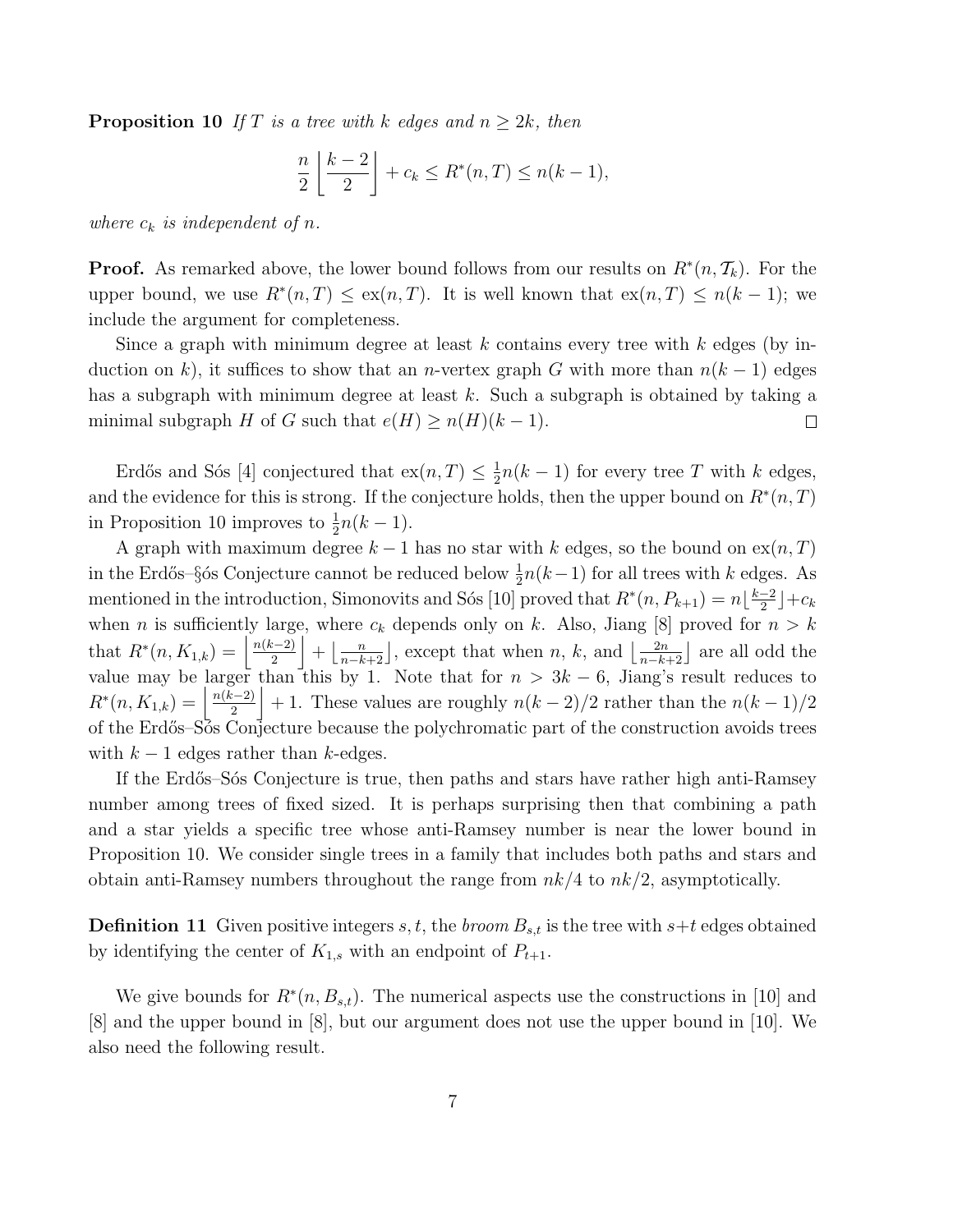**Theorem 12 (Erdős and Gallai** [5]) A simple n-vertex graph having no cycle of length exceeding l has at most  $l(n-1)/2$  edges.

**Theorem 13** Let s and t be positive integers with  $s + t = k$ . If  $n \ge (k-1)^2$ , then

 $\max\{R^*(n, K_{1,s+1}), R^*(n, P_{t+2})\} \leq R^*(n, B_{s,t}) \leq \max\{R^*(n, K_{1,s+1}), nt/2\}$ 

For sufficiently large n, this yields

$$
\frac{1}{2}nr_1 + c_k \le R^*(n, B_{s,t}) \le \frac{1}{2}nr_2 + 1,
$$

where  $r_1 = \max\{s - 1, 2 \lfloor (t - 1)/2 \rfloor\}, r_2 = \max\{s - 1, t\}, and c_k \text{ is independent of } n.$ 

**Proof.** Since  $B_{s,t}$  contains both  $K_{1,s+1}$  and  $P_{t+2}$ , the lower bounds follow immediately, with the numerical aspects of the lower bounds invoking the constructions of [10] and [8].

For the upper bound, we show that  $R^*(n, B_{s,t}) \le \max\{R^*(n, K_{1,s+1}), nt/2\}$ . The numerical statement then follows from the upper bound of [8] on  $R^*(n, K_{1,s+1})$ .

Let c be a coloring of  $E(K_n)$  with no polychromatic  $B_{s,t}$ , and let m be the number of colors used by c. We prove that if  $m > R^*(n, K_{1,s+1})$ , then  $m \leq nt/2$ . Since  $m > R^*(n, K_{1,s+1})$ , we have a polychromatic copy of  $K_{1,s+1}$  under c. Let H be a representing subgraph of c with the largest possible maximum degree  $\Delta(H)$ ; we have  $\Delta(H) \geq s+1$ .

Let u be a vertex of H with maximum degree; u has at least  $s + 1$  neighbors in H. Let  $F$  be the component of  $H$  containing  $u$ . We bound the size of each component separately.

We show first that no component of H other than  $F$  has a cycle of length at least  $t$ . Let  $F'$  be such a component containing such a cycle C, and let v be a vertex on C. Since H is a representing subgraph of c and  $uv \notin E(H)$ , there exists an edge e' in H with color  $c(uv)$ . Since  $H' = H - e' + uv$  is another representing subgraph of c, the choice of H implies that e' is incident to u. Thus  $e' = uw$  for some  $w \in N_H(u)$ . We obtain a copy of  $B_{s,t}$  in H' by combining the edge uv, a path of length  $t-1$  within C starting from v, and s edges from u to  $N_H(u) - \{w\}$ . This contradiction eliminates the possibility of such a cycle in F'. By Theorem 12,  $e(F') \le (t-1)[n(F') - 1]/2 < n(F')(t-1)/2$ .

It remains to show that  $e(F) \leq n(F)t/2$ ; we consider two cases.

**Case 1:**  $\Delta(H) \geq k$ . We show that F does not contain a cycle of length at least  $t + 1$ ; Theorem 12 then yields  $e(F) \leq [n(F) - 1]t/2 < n(F)t/2$ . If F has such a cycle, then F contains a path P of length t starting at u. Since u has degree at least k in H, and  $k = s+t$ , we conclude that u has at least s neighbors in H outside  $V(P)$ . Combining P with s edges from u to such neighbors forms a forbidden  $B_{s,t}$  in H.

**Case 2:**  $s + 1 \leq \Delta(H) \leq k - 1$ . We first show that  $F - N_H[u]$  has no cycle of length at least  $t-1$ . Given such a cycle C, let P be a shortest path in F from u to C. Since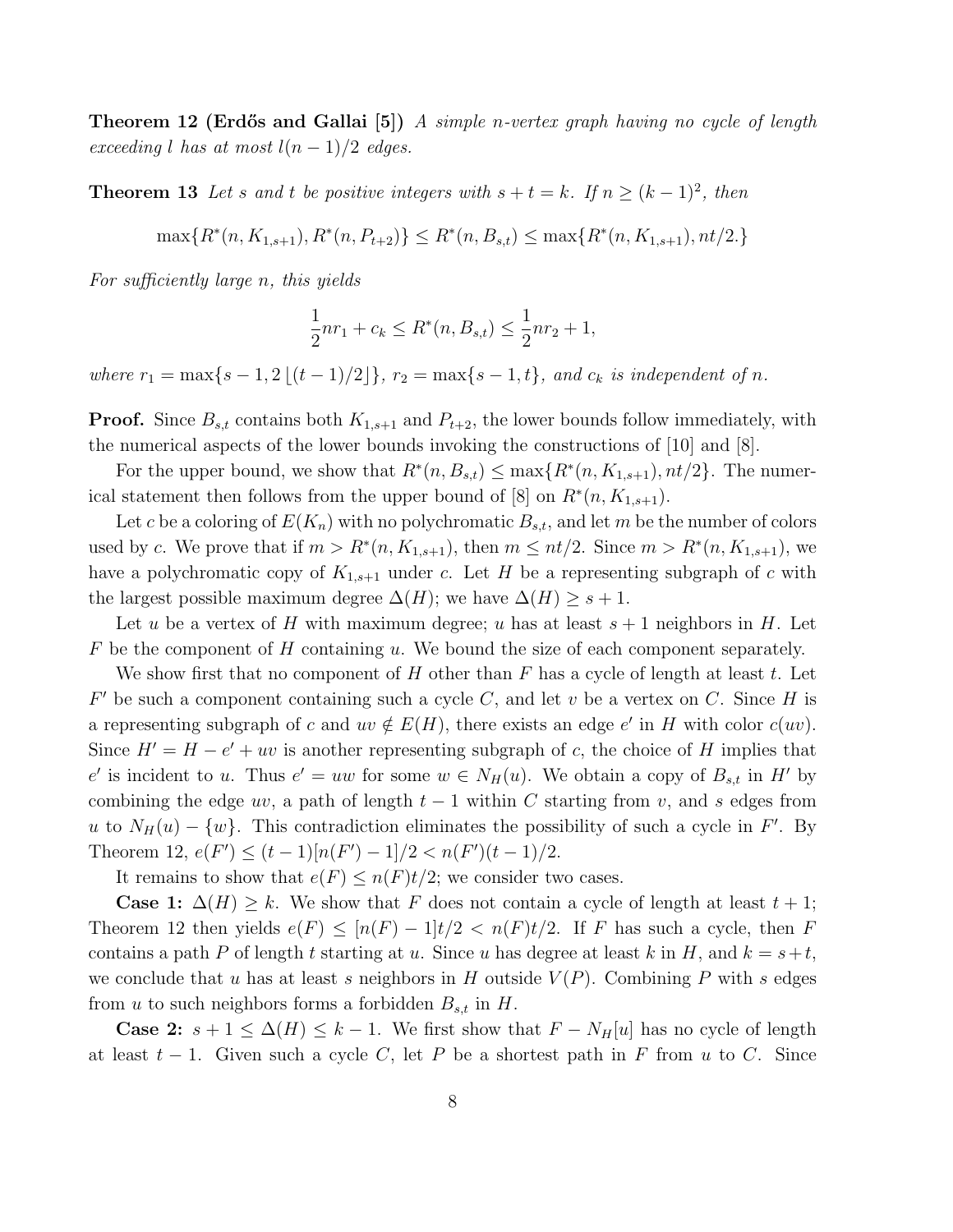$V(C) \cap N_H[u] = \emptyset$ , P has length at least 2. Using part of C, we extend P to a path of length t starting at u on which u has exactly one neighbor. Adding s edges incident to u completes a forbidden copy of  $B_{s,t}$  in H. Hence  $F - N_H[u]$  has no such cycle.

Theorem 12 now yields  $e(F - N_H[u]) \le (t-2)[n(F - N_H(u)) - 1]/2 < n(F)(t-2)/2$ . The only edges in F that we have not considered are those incident to  $N_H[u]$ . Since  $\Delta(H) \leq k-1$ , there are at most  $(k-1)^2$  such edges. Hence  $e(F) \leq n(F)(t-2)/2 + (k-1)^2 \leq n(F)t/2$ when  $n \geq (k-1)^2$ .  $\Box$ 

We use the restriction  $n \geq (k-1)^2$  only in the last line; most likely this threshold can be reduced.

When  $s = 1$ , the broom  $B_{s,t}$  is  $P_{t+2}$ . Simonovits and Sòs [10] showed that  $R^*(n, P_{t+2})$  is asymptotic to  $n \lfloor (t - 1)/2 \rfloor$ . This relates to Theorem 13 in two ways. First, our argument gives a short proof of a slightly weaker bound; their lengthier argument is needed to prove the optimal asymptotic bound. Second, their bound suggests that with more effort it may be possible to replace  $nt/2$  with  $n(t-1)/2$  in our upper bound, or perhaps to show that the lower bound in terms of paths and stars is tight. When the star dominates, already Theorem 13 yields the exact answer.

**Corollary 14** If s, t are positive integers with  $s + t = k$  and  $s \ge t + 1$ , then  $R^*(n, B_{s,t}) =$  $R^*(n, K_{1,s+1}) = \lfloor n(s-1)/2 \rfloor + 1$  when  $n \ge (k-1)^2$ .

**Proof.** When  $s \ge t + 1$ , we have  $R^*(n, K_{1,s+1}) \ge R^*(n, P_{t+2})$  and  $R^*(n, K_{s+1}) \ge nt/2$ . Hence the claim follows from the bounds in Theorem 13.  $\Box$ 

For large k and larger n,  $R^*(n, B_{s,k-s})/nk$  varies between roughly 1/4 and roughly 1/2 as s varies between 2 and  $k - 2$ , Thus the bounds that result from Proposition 10 and from the Erdős–Sós Conjecture cannot be much improved in general. Motivated by this, we suggest two questions.

Conjecture 15 If T is a tree with k edges and n is sufficiently large, then  $R^*(n,T) \leq$  $n(k-2)/2 + c_k$ , where  $c_k$  is independent of n.

Conjecture 16 max $\{R^*(n,T): T \in \mathcal{T}_k\} = R^*(n, K_{1,k})$  when n is sufficiently large.

### References

[1] N. Alon, On a conjecture of Erdős, Simonovits, and Sós concerning anti-Ramsey theorems, J. Graph Theory 1 (1983) 91–94.